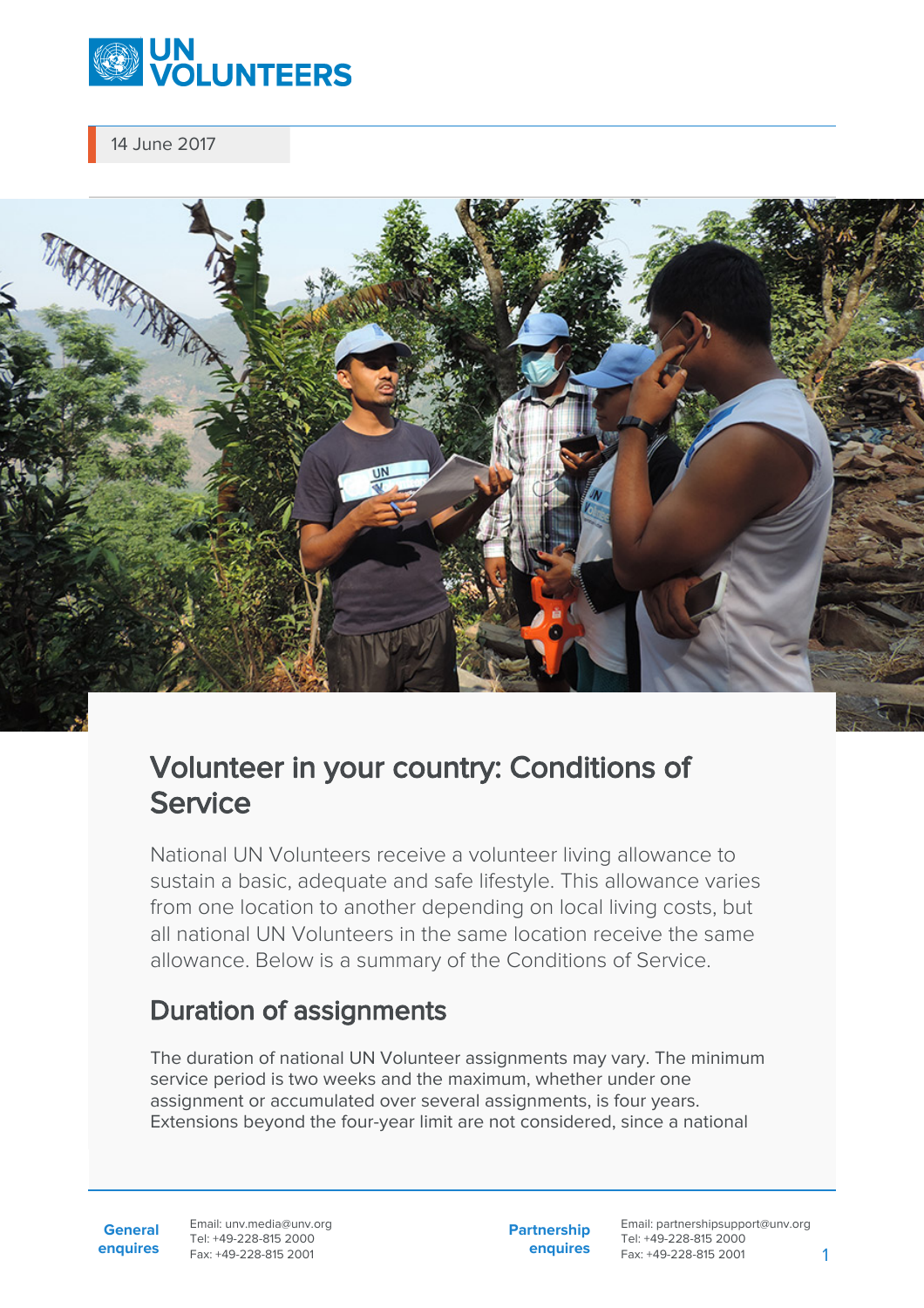

UN Volunteer assignment is not a career. However, one can serve as a national UN Volunteer again after a minimum of ten years have passed to allow young volunteers who would like to serve again later in life as midlevel or higher professionals to do so. Furthermore, there is no durational time limit imposed for those who have reached retirement age.

### Allowances

The purpose of allowances for national UN Volunteers is to enable the national UN Volunteers to sustain a modest and secure standard of living at the duty station. The allowances are in no way to be understood as a compensation, reward or salary in exchange for the volunteer work.

Pre-Assignment Grant: is a set amount that is a contribution towards all expenses incurred before the Commencement of Service date. This is a one-time payment made only to the national UN Volunteer to assist with preassignment expenses, including but not limited to all costs related to obtaining and delivering necessary paperwork and photos as requested by the entry medical examination, any required vaccination(s), and the purchase of first-aid and relevant prophylactic health items.

Settling-in, moving and travel entitlements: If the duty station of the assignment is not within commuting distance, national UN Volunteers are entitled to receive a settling-in-grant and reimbursement of the costs of travel and moving personal effects to and from the duty station.

For contracts of less than 12 months, the settling-in-grant is pro-rated according to contract duration. Reimbursements are based on submission of supporting invoices or other valid documentation. Travel reimbursement covers in-country travel by the most direct and economic mode of safe travel to the duty station. The date of travel must be as close as possible to the day the national UN Volunteer reports to the duty station.

Volunteer Living Allowance (VLA): All national UN Volunteers are entitled to a monthly volunteer living allowance. The purpose of this allowance is to cover the basic living costs of the national UN Volunteer, and her or his family when applicable. The allowance is to ensure that the volunteer can sustain a basic, adequate and safe lifestyle. The monthly allowance rate is a fixed rate for the duty station as established by UNV headquarters.

Resettlement allowance: Eligible national UN Volunteers are entitled to receive a resettlement allowance upon satisfactory completion of the assignment. The allowance assists the volunteer to reintegrate into society both professionally and personally upon completion of their UN Volunteer

**General**

**enquires** Tel: +49-228-815 2000 Fax: +49-228-815 2001 Email: unv.media@unv.org<br>Tel: +49-228-815 2000

**Partnership enquires**

Email: partnershipsupport@unv.org Tel: +49-228-815 2000 Fax: +49-228-815 2001 2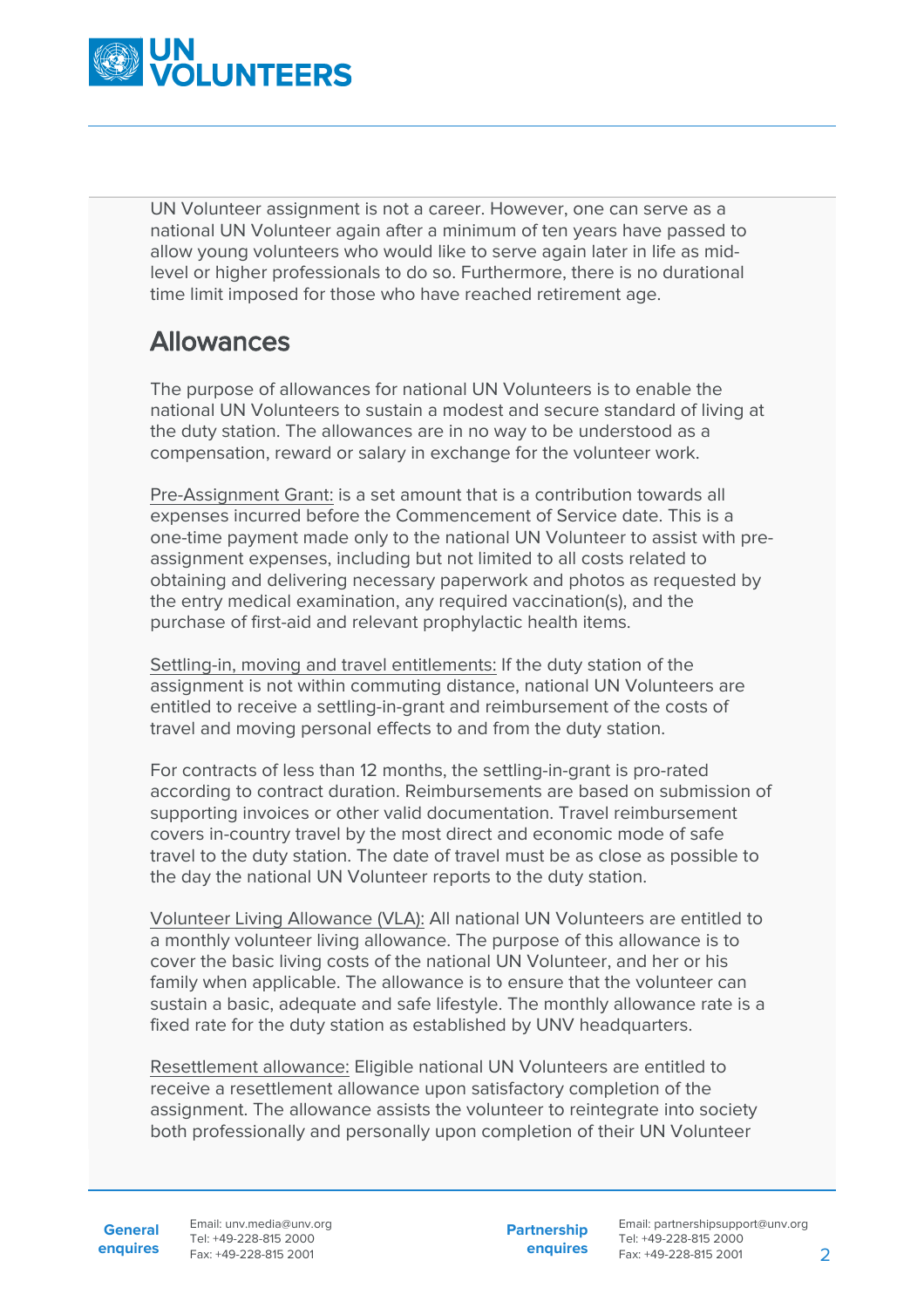

service.

Well-Being Differential: National UN Volunteers serving in locations where living conditions are substantially lower than a threshold established by UNV Headquarters are provided a Well-Being Differential to offset the diminished standard of living of national UN Volunteers serving in UNV-determined hardship duty stations.

## Leave entitlements

Annual leave: National UN Volunteers accrue an entitlement to annual leave at the rate of 2.5 working days per completed month of assignment. However, a national UN Volunteer can at no point during the UNV assignment accrue more than 30 days of annual leave.

Maternity leave: Female national UN Volunteers are entitled to 16 weeks of maternity leave per pregnancy during their service as national UN Volunteers. Maternity leave should normally be taken between six weeks to two weeks prior to the calculated date of birth.

Paternity leave: A national UN Volunteer with a contract of at least 3 months shall receive 10 working days of Paternity Leave for the birth of their recognized newborn child.

Learning and Training Leave: National UN Volunteers are entitled to a maximum of 10 working days of Learning and Training Leave per consecutive 12 months of the UN Volunteer assignment when meeting criteria set forth in the UNV learning policy.

Special leave: At the request of a national UN Volunteer, the UNV headquarters may grant special leave in highly exceptional cases of emergency or for humanitarian reasons, for a period of time as UNV may prescribe.

## Medical and life insurance

Medical insurance: National UN Volunteers and their family are covered by a medical insurance scheme for the duration of the assignment to cover medical treatment costs incurred during the assignment. This includes permanent disability insurance.

Post Service Medical Coverage: Health insurance of national UN Volunteers and their family extends one month after the last day of the national UN

**Partnership enquires**